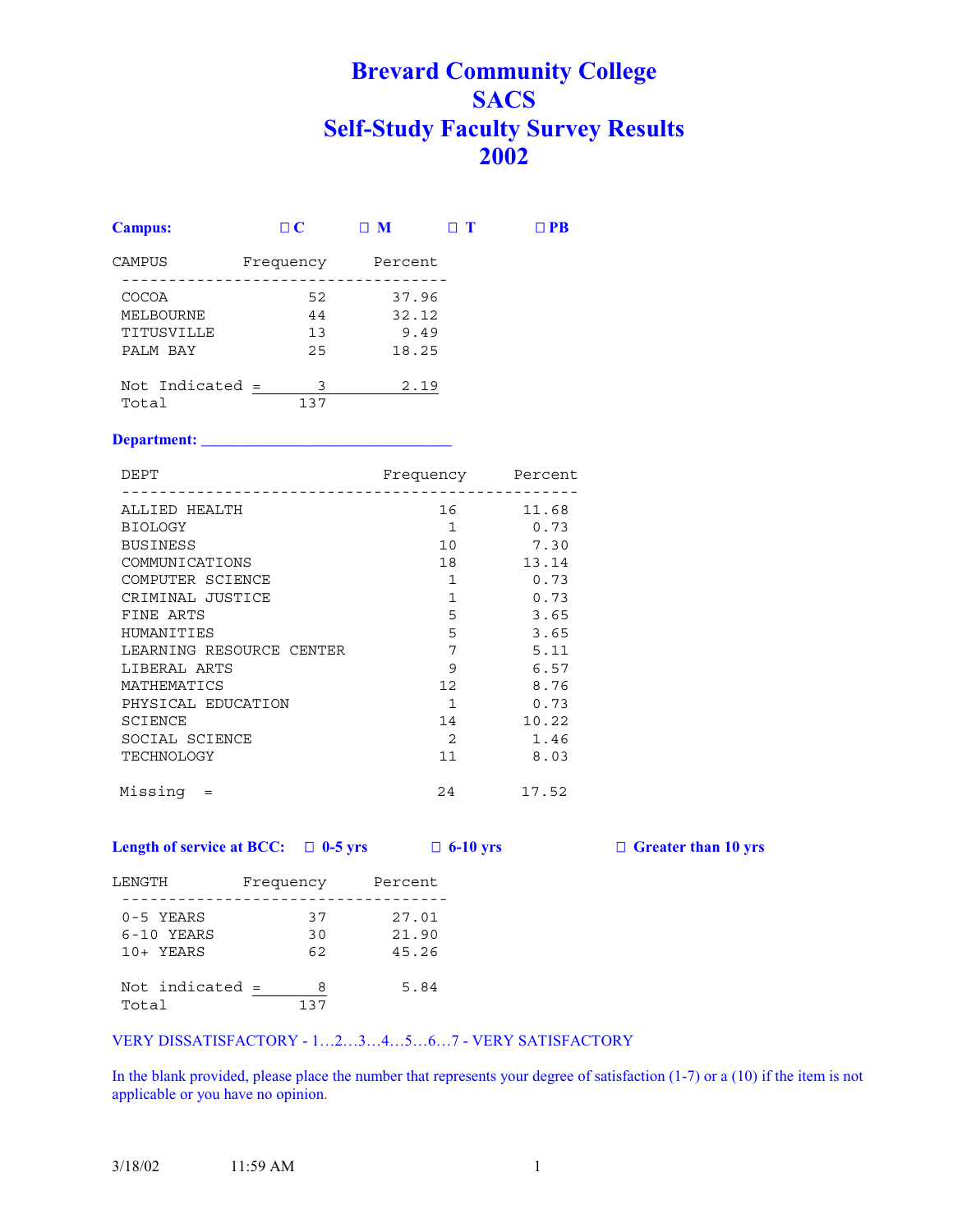# **\_\_\_\_\_ 1. Faculty channels of input in determining major policies of the College are**

| Q1 | Frequency | Percent |
|----|-----------|---------|
|    |           |         |
| 1  | 7         | 5.11    |
| 2  | 17        | 12.41   |
| 3  | 19        | 13.87   |
| 4  | 30        | 21.90   |
| 5  | 40        | 29.20   |
| 6  | 12        | 8.76    |
| 7  | 7         | 5.11    |
|    |           |         |
| 10 | 5         | 3.65    |

# **\_\_\_\_\_ 2. Faculty channels of input to aid the Board of Trustees in its policy-making responsibilities are**

| Q2 | Frequency | Percent |
|----|-----------|---------|
|    |           |         |
| 1  | 20        | 14.60   |
| 2  | 20        | 14.60   |
| 3  | 19        | 13.87   |
| 4  | 35        | 25.55   |
| 5  | 22        | 16.06   |
| 6  | 9         | 6.57    |
| 7  | 5         | 3.65    |
|    |           |         |
| 10 |           | 5.11    |
|    |           |         |

# **\_\_\_\_\_ 3. Communications from administration to faculty are**

| Frequency | Percent |
|-----------|---------|
| 2         | 1.46    |
| 7         | 5.11    |
| 15        | 10.95   |
| 21        | 15.33   |
| 38        | 27.74   |
| 40        | 29.20   |
| 13        | 9.49    |
| 1         | 0.73    |
|           |         |

# **\_\_\_\_\_ 4. Communications from faculty to administration are**

| Q4             | Frequency | Percent |
|----------------|-----------|---------|
|                |           |         |
| 1              | 6         | 4.38    |
| 2              | 13        | 9.49    |
| 3              | 15        | 10.95   |
| $\overline{4}$ | 23        | 16.79   |
| 5              | 35        | 25.55   |
| 6              | 32        | 23.36   |
| 7              | 11        | 8.03    |
| 10             | 2         | 1.46    |
|                |           |         |

| 3/18/02 | $11:59 \text{ AM}$ |  |
|---------|--------------------|--|
|         |                    |  |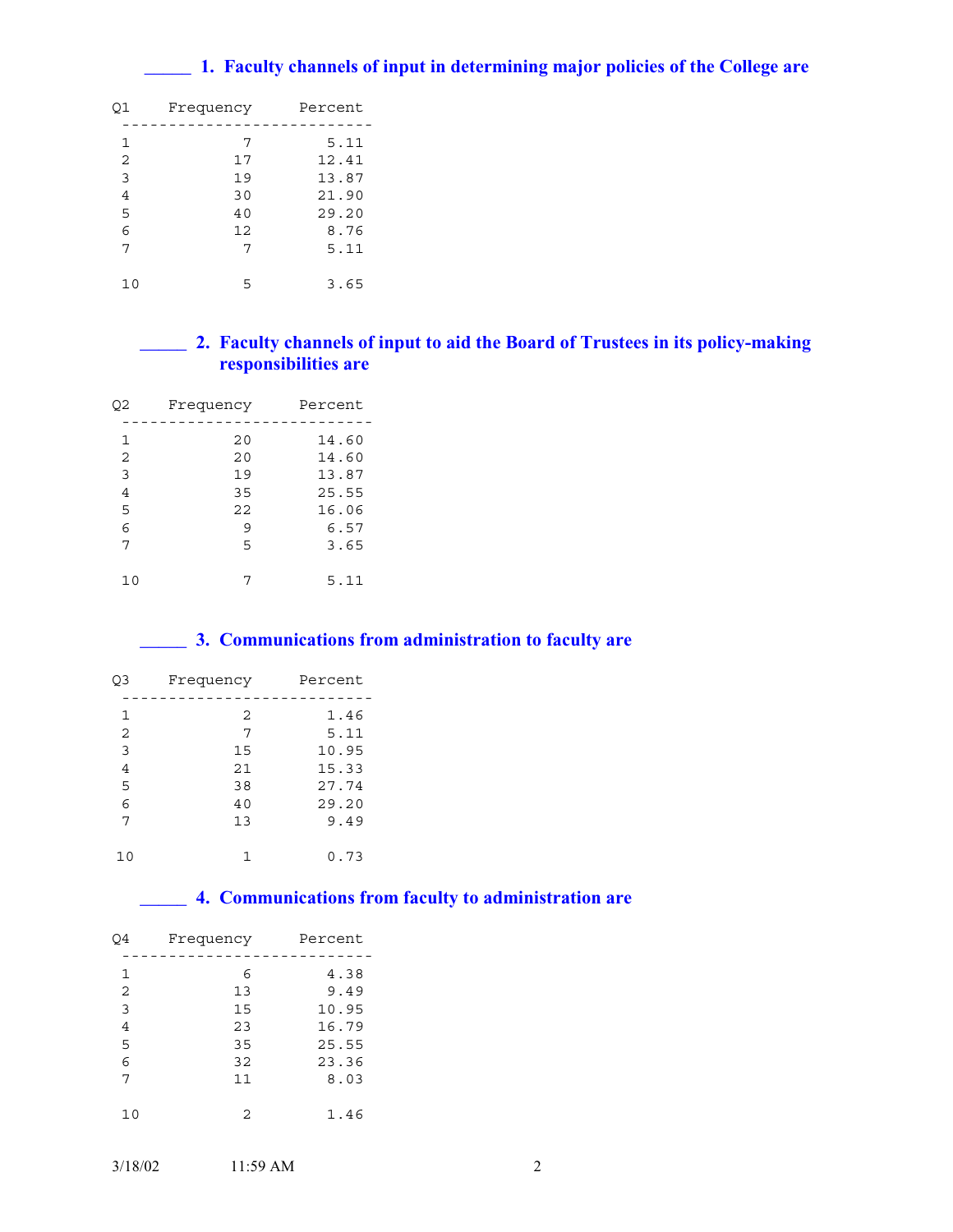# **\_\_\_\_\_ 5. Dissemination of information regarding duties of the District President and other administrative officials is**

| O5 | Frequency | Percent |
|----|-----------|---------|
|    |           |         |
| 1  | 3         | 2.19    |
| 2  | 8         | 5.84    |
| 3  | 15        | 10.95   |
| 4  | 28        | 20.44   |
| 5  | 32        | 23.36   |
| 6  | 30        | 21.90   |
| 7  | 15        | 10.95   |
|    |           |         |
| 10 |           | 4.38    |

# **\_\_\_\_\_ 6. In general, the organizational structure at BCC for input into the decision-making processes of the College is**

| Q6 | Frequency | Percent |
|----|-----------|---------|
|    |           |         |
| 1  | 7         | 5.11    |
| 2  | 11        | 8.03    |
| 3  | 23        | 16.79   |
| 4  | 31        | 22.63   |
| 5  | 35        | 25.55   |
| 6  | 19        | 13.87   |
| 7  | 9         | 6.57    |
|    |           |         |
| 10 | 2         | 1.46    |

## **\_\_\_\_\_ 7. In general, communication for implementation of College policies is**

| Q7 | Frequency     | Percent |
|----|---------------|---------|
| 1  | 6             | 4.38    |
| 2  | 15            | 10.95   |
| 3  | 16            | 11.68   |
| 4  | 21            | 15.33   |
| 5  | 42            | 30.66   |
| 6  | 24            | 17.52   |
| 7  | 11            | 8.03    |
|    |               |         |
| 10 | $\mathcal{D}$ | 1.46    |
|    |               |         |

# **\_\_\_\_\_ 8. In general, administrative responsibilities designed to assure cooperation in decision-making and policy development are**

| Q8             | Frequency | Percent |
|----------------|-----------|---------|
|                |           |         |
| 1              | 6         | 4.38    |
| $\overline{2}$ | 11        | 8.03    |
| 3              | 21        | 15.33   |
| $\overline{4}$ | 35        | 25.55   |
| 5              | 35        | 25.55   |
| 6              | 14        | 10.22   |
| 7              | 4         | 2.92    |
|                |           |         |
| 10             | 9         | 6.57    |
| $Missing =$    | 2         | 1.46    |
| 3/18/02        | 11:59 AM  | 3       |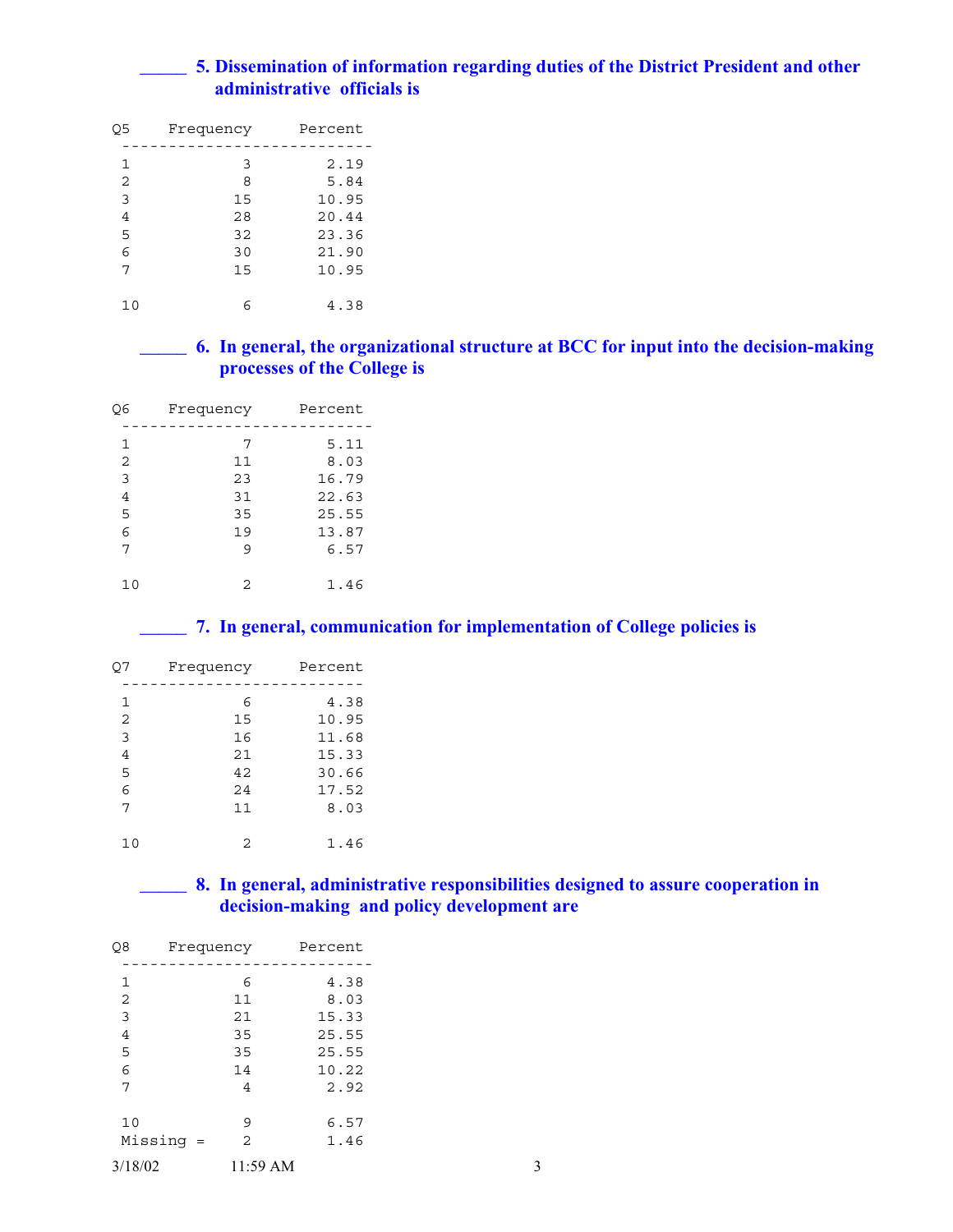# **\_\_\_\_\_ 9. In general, the consideration given to faculty suggestions and recommendations is**

| Q9 | Frequency | Percent |
|----|-----------|---------|
| 1  | 12        | 8.76    |
| 2  | 16        | 11.68   |
| 3  | 2.4       | 17.52   |
| 4  | 2.8       | 20.44   |
| 5  | 32        | 23.36   |
| 6  | 17        | 12.41   |
| 7  | 7         | 5.11    |
|    |           |         |
| 10 |           | 0.73    |

**\_\_\_\_\_ 10. The degree of cooperation between faculty and administration in meeting College goals is** 

| Q10 | Frequency | Percent |
|-----|-----------|---------|
| 1   | 3         | 2.19    |
| 2   | 8         | 5.84    |
| 3   | 13        | 9.49    |
| 4   | 33        | 24.09   |
| 5   | 40        | 29.20   |
| 6   | 29        | 21.17   |
| 7   | 10        | 7.30    |
|     |           |         |
| 10  | 1         | 0.73    |

**\_\_\_\_\_ 11. The committee structure for providing faculty input into the decision-making processes of the College is** 

| Q11 | Frequency | Percent |
|-----|-----------|---------|
| 1   | 8         | 5.84    |
| 2   | 17        | 12.41   |
| 3   | 13        | 9.49    |
| 4   | 30        | 21.90   |
| 5   | 36        | 26.28   |
| 6   | 21        | 15.33   |
| 7   | 6         | 4.38    |
| 10  | 6         | 4.38    |

# **\_\_\_\_\_ 12. The role of the Faculty Liaison Committee in channeling faculty input to administration is**

|   | Percent | Frequency | Q12            |
|---|---------|-----------|----------------|
|   | 3.65    | 5         | $\mathbf{1}$   |
|   | 10.95   | 15        | 2              |
|   | 6.57    | 9         | 3              |
|   | 10.22   | 14        | $\overline{4}$ |
|   | 29.20   | 40        | 5              |
|   | 27.01   | 37        | 6              |
|   | 9.49    | 13        | 7              |
|   | 2.92    | 4         | 10             |
| 4 |         | 11:59 AM  | 3/18/02        |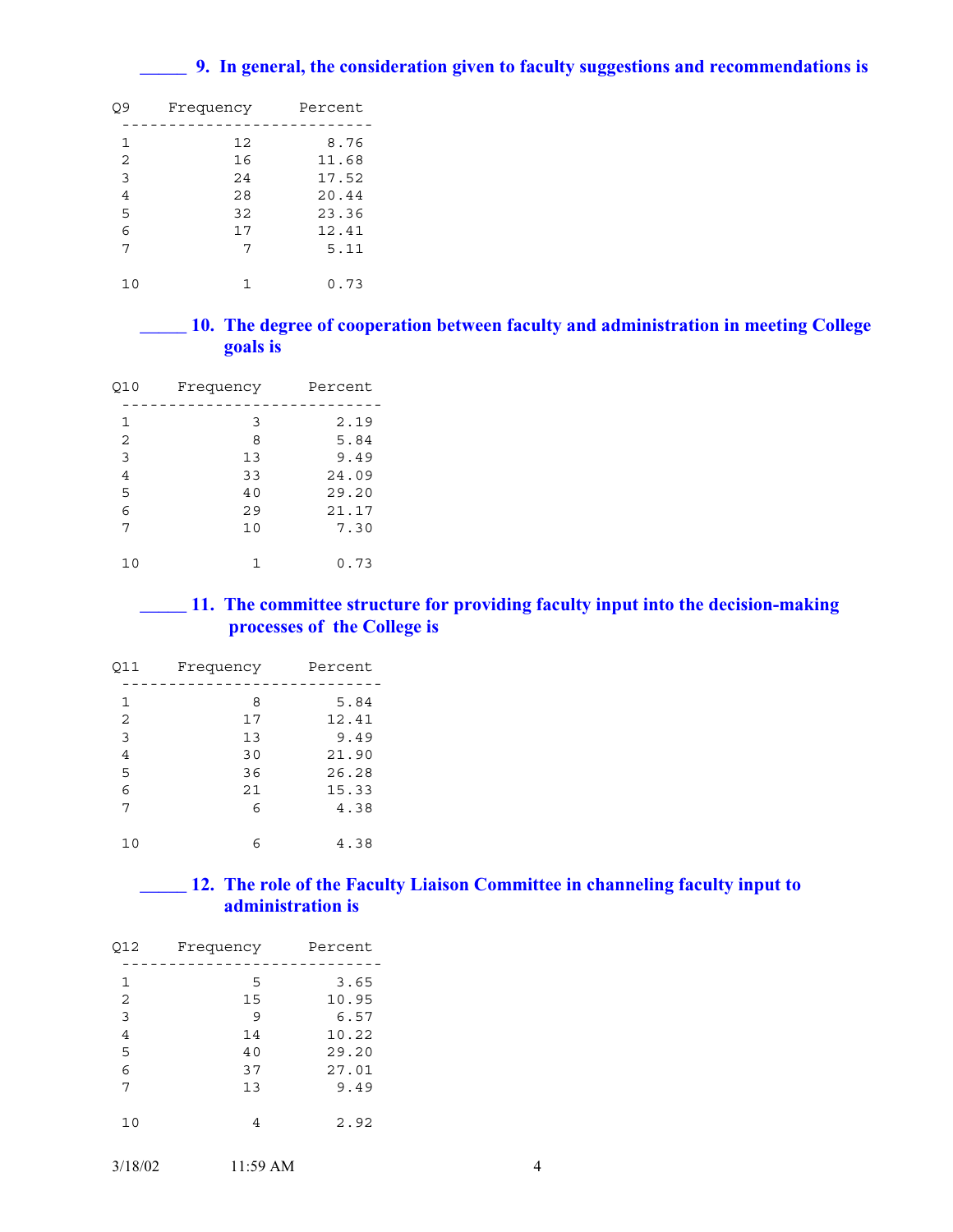# **\_\_\_\_\_ 13. The role of the Faculty Union in channeling faculty input to administration is**

| 013 | Frequency | Percent |
|-----|-----------|---------|
| 1   | 4         | 2.92    |
| 2   | 8         | 5.84    |
| 3   | 8         | 5.84    |
| 4   | 16        | 11.68   |
| 5   | 38        | 27.74   |
| 6   | 36        | 26.28   |
| 7   | 15        | 10.95   |
|     |           |         |
|     | 12        | 8.76    |

# **\_\_\_\_\_ 14. The level of morale of faculty at BCC is**

| Q14 | Frequency | Percent |
|-----|-----------|---------|
|     |           |         |
| 1   | 8         | 5.84    |
| 2   | 8         | 5.84    |
| 3   | 19        | 13.87   |
| 4   | 21        | 15.33   |
| 5   | 38        | 27.74   |
| 6   | 36        | 26.28   |
| 7   | 6         | 4.38    |
|     |           |         |
| 10  |           | 0.73    |

## **\_\_\_\_\_ 15. The salaries and benefits provided by the College are**

| Q15 | Frequency | Percent |
|-----|-----------|---------|
|     |           |         |
| 1   | 11        | 8.03    |
| 2   | 29        | 21.17   |
| 3   | 28        | 20.44   |
| 4   | 37        | 27.01   |
| 5   | 2.1       | 15.33   |
| 6   | 11        | 8.03    |
| 7   | ∩         | 0.00    |
|     |           |         |
| 10  |           | 0.00    |
|     |           |         |

**\_\_\_\_\_ 16. The College's procedures for equitable and reasonable assignment of faculty responsibilities— including instruction, academic advising, committee membership, guidance of student organizations, and research and service to the public are** 

| Q16            | Frequency | Percent |
|----------------|-----------|---------|
| 1              | 12        | 8.76    |
|                |           |         |
| 2              | 9         | 6.57    |
| 3              | 19        | 13.87   |
| $\overline{4}$ | 19        | 13.87   |
| 5              | 35        | 25.55   |
| 6              | 31        | 22.63   |
| 7              | 7         | 5.11    |
| 10             | 5         | 3.65    |
|                |           |         |

| 3/18/02 | $11:59 \text{ AM}$ |  |
|---------|--------------------|--|
|         |                    |  |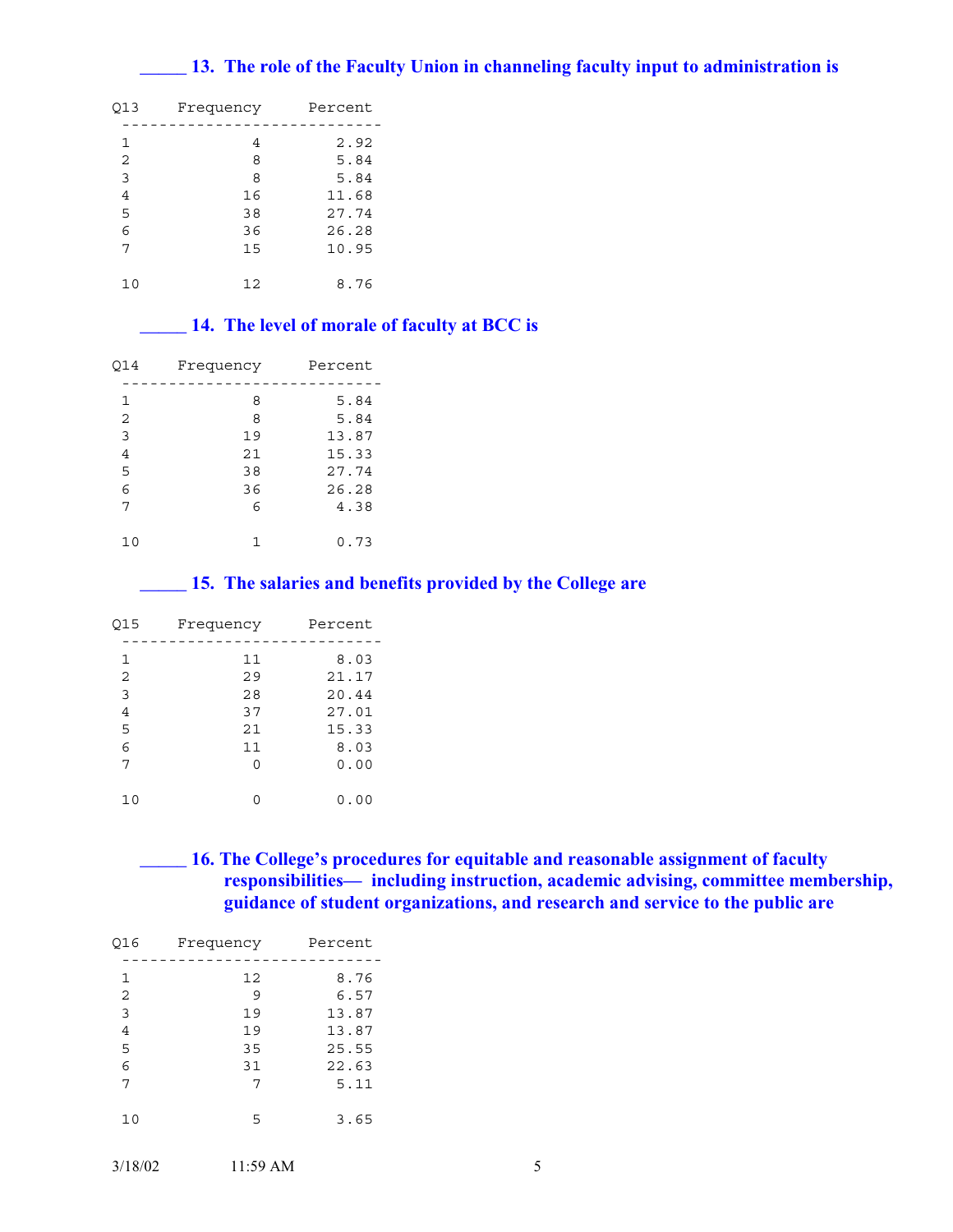# **\_\_\_\_\_ 17. Safeguards for the protection of academic freedom provided by the termination and non-renewal procedures of the College are**

| Q17 | Frequency | Percent |
|-----|-----------|---------|
| 1   | 5         | 3.65    |
| 2   | 8         | 5.84    |
| 3   | 13        | 9.49    |
| 4   | 24        | 17.52   |
| 5   | 32        | 23.36   |
| 6   | 32        | 23.36   |
| 7   | 11        | 8.03    |
| 10  | 12        | 8.76    |

# **\_\_\_\_\_ 18. The College's established and published procedure for employment of adjunct faculty is**

| Q18<br>Frequency |          |                | Percent |
|------------------|----------|----------------|---------|
| 1                |          | 2              | 1.46    |
| 2                |          | 12             | 8.76    |
| 3                |          | 13             | 9.49    |
| 4                |          | 28             | 20.44   |
| 5                |          | 20             | 14.60   |
| 6                |          | 32             | 23.36   |
| 7                |          | 12             | 8.76    |
| 10               |          | 16             | 11.68   |
| Missinq          | $\equiv$ | $\mathfrak{D}$ | 1.46    |

**\_\_\_\_\_ 19. Administrators are currently not evaluated by faculty and staff. This policy is** 

| Q19     | Frequency      | Percent |
|---------|----------------|---------|
| 1       | 55             | 40.15   |
| 2       | 22             | 16.06   |
| 3       | 23             | 16.79   |
| 4       | 19             | 13.87   |
| 5       | 8              | 5.84    |
| 6       | 4              | 2.92    |
| 7       | $\overline{2}$ | 1.46    |
| 10      | 2              | 1.46    |
| Missinq | 2<br>$\quad =$ | 1.46    |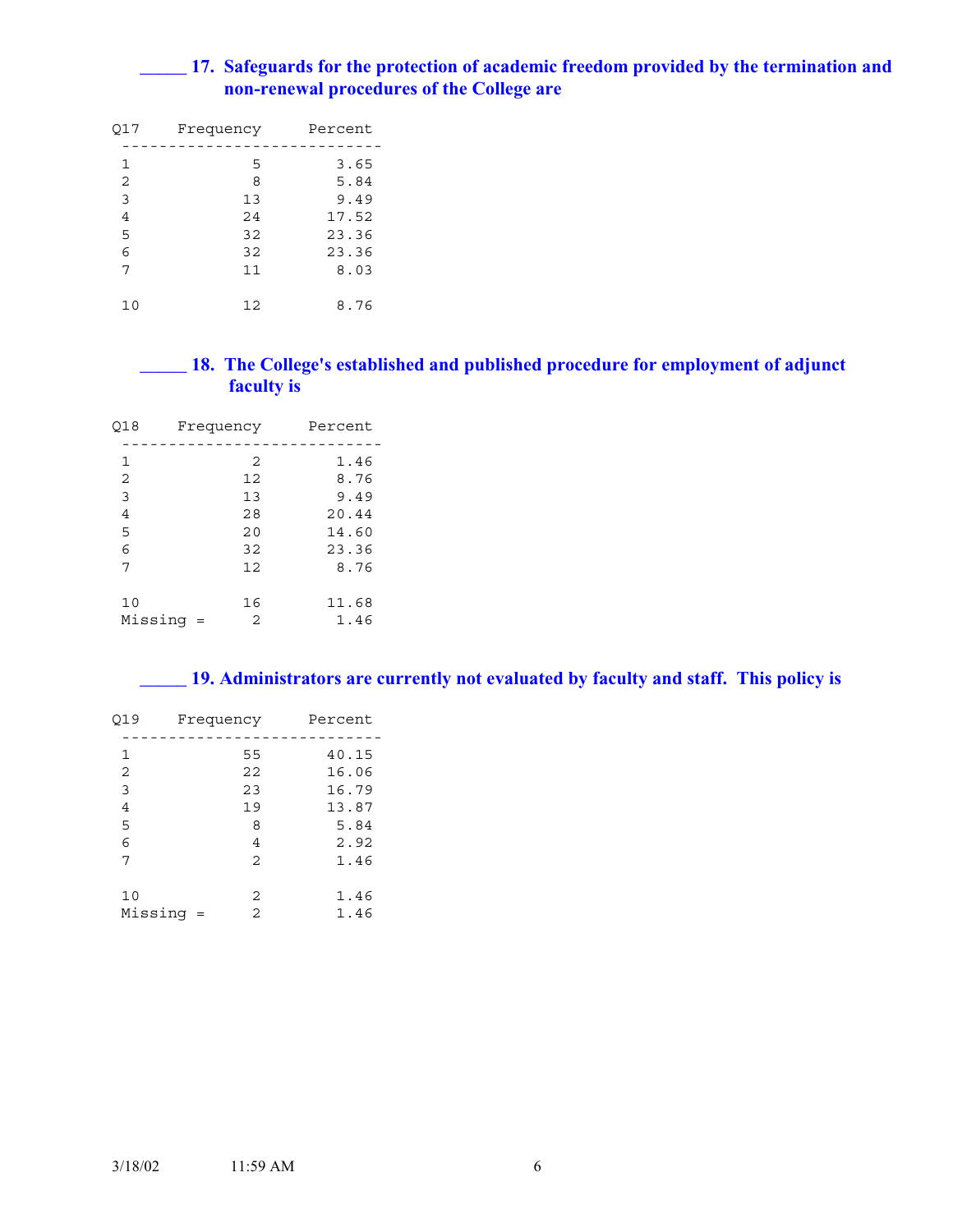# **\_\_\_\_\_ 20. The administration's sensitivity and responsiveness to the needs and requests of the community are**

| Q20 | Frequency | Percent |  |
|-----|-----------|---------|--|
| 1   | 2         | 1.46    |  |
| 2   | 6         | 4.38    |  |
| 3   | 7         | 5.11    |  |
| 4   | 21        | 15.33   |  |
| 5   | 30        | 21.90   |  |
| 6   | 50        | 36.50   |  |
| 7   | 12        | 8.76    |  |
|     |           |         |  |
| 10  | q         | 6.57    |  |

# **\_\_\_\_\_ 21. Administration's ability to bring resources to the College is**

| Q21 | Frequency | Percent |  |
|-----|-----------|---------|--|
|     |           |         |  |
| 1   | 5         | 3.65    |  |
| 2   | 5         | 3.65    |  |
| 3   | 3         | 2.19    |  |
| 4   | 46        | 33.58   |  |
| 5   | 36        | 26.28   |  |
| 6   | 31        | 22.63   |  |
| 7   | 6         | 4.38    |  |
|     |           |         |  |
|     | 5         | 3.65    |  |

# **\_\_\_\_\_ 22. Administration's allocation of resources in accomplishing institutional goals is**

| Q22 | Frequency      | Percent |
|-----|----------------|---------|
| 1   | 2              | 1.46    |
| 2   | 8              | 5.84    |
| 3   | 10             | 7.30    |
| 4   | 36             | 26.28   |
| 5   | 39             | 28.47   |
| 6   | 32             | 23.36   |
| 7   | $\overline{4}$ | 2.92    |
| 10  | 6              | 4.38    |

# **\_\_\_\_\_ 23. Given the needs of the faculty, library resources are**

| Q23            | Frequency      | Percent |
|----------------|----------------|---------|
|                |                |         |
| 1              | 3              | 2.19    |
| 2              | $\overline{4}$ | 2.92    |
| 3              | 12             | 8.76    |
| $\overline{4}$ | 19             | 13.87   |
| 5              | 36             | 26.28   |
| 6              | 44             | 32.12   |
| 7              | 16             | 11.68   |
| 10             | 3              | 2.19    |
|                |                |         |

| 3/18/02 | $11:59 \text{ AM}$ |  |
|---------|--------------------|--|
|         |                    |  |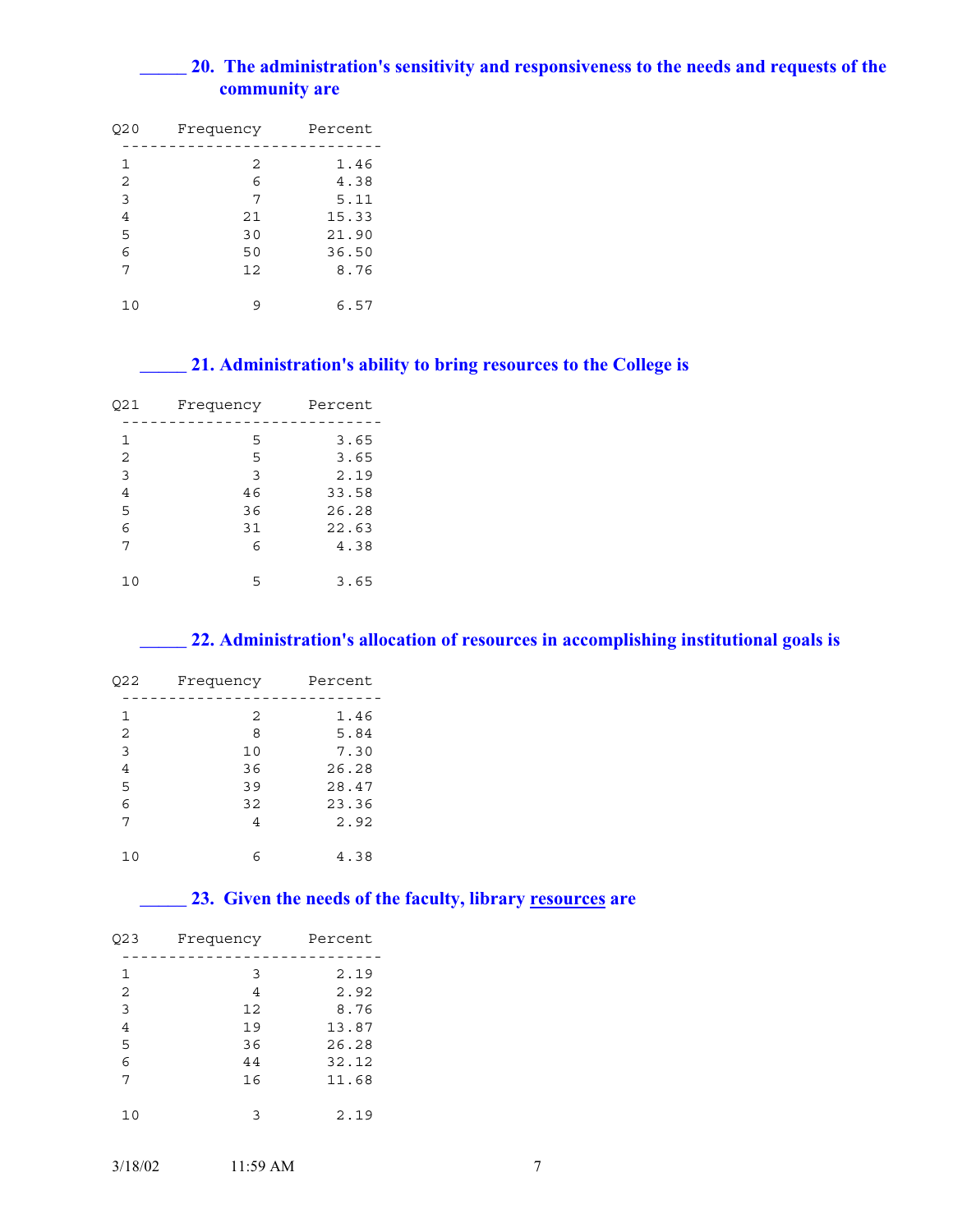# **\_\_\_\_\_ 24. Given the needs of the faculty, library services are**

| 024 | Frequency | Percent |  |
|-----|-----------|---------|--|
|     |           |         |  |
| 1   | 1         | 0.73    |  |
| 2   | 3         | 2.19    |  |
| 3   | 8         | 5.84    |  |
| 4   | 10        | 7.30    |  |
| 5   | 26        | 18.98   |  |
| 6   | 47        | 34.31   |  |
| 7   | 40        | 29.20   |  |
|     |           |         |  |
| 10  | 2         | 1.46    |  |
|     |           |         |  |

# **\_\_\_\_\_ 25. Given the needs of the faculty, the library's physical facilities are**

| Q25 | Frequency | Percent |  |
|-----|-----------|---------|--|
|     |           |         |  |
| 1   | 5         | 3.65    |  |
| 2   | 7         | 5.11    |  |
| 3   | 4         | 2.92    |  |
| 4   | 16        | 11.68   |  |
| 5   | 18        | 13.14   |  |
| 6   | 36        | 26.28   |  |
| 7   | 50        | 36.50   |  |
|     |           |         |  |
|     |           | 0.73    |  |

# **\_\_\_\_\_ 26. Given the needs of the faculty, the size of the library staff and its ability to provide all library services is**

| Q26 | Frequency | Percent |  |
|-----|-----------|---------|--|
|     |           |         |  |
| 1   | 5         | 3.65    |  |
| 2   | 7         | 5.11    |  |
| 3   | 8         | 5.84    |  |
| 4   | 20        | 14.60   |  |
| 5   | 29        | 21.17   |  |
| 6   | 37        | 27.01   |  |
| 7   | 2.8       | 20.44   |  |
|     |           |         |  |
| 10  | ٦         | 2.19    |  |

# **\_\_\_\_\_ 27. Given the needs of the faculty for answers to research and reference questions, the assistance provided by the library staff is**

| Q27            | Frequency |          | Percent |   |
|----------------|-----------|----------|---------|---|
| 1              |           | 2        | 1.46    |   |
| 2              |           | $\Omega$ | 0.00    |   |
| 3              |           | 5        | 3.65    |   |
| $\overline{4}$ |           | 10       | 7.30    |   |
| 5              |           | 25       | 18.25   |   |
| 6              |           | 44       | 32.12   |   |
| 7              |           | 42       | 30.66   |   |
|                |           |          |         |   |
| 10             |           | 8        | 5.84    |   |
| $Missing =$    |           | 1        | 0.73    |   |
| 3/18/02        |           | 11:59 AM |         | 8 |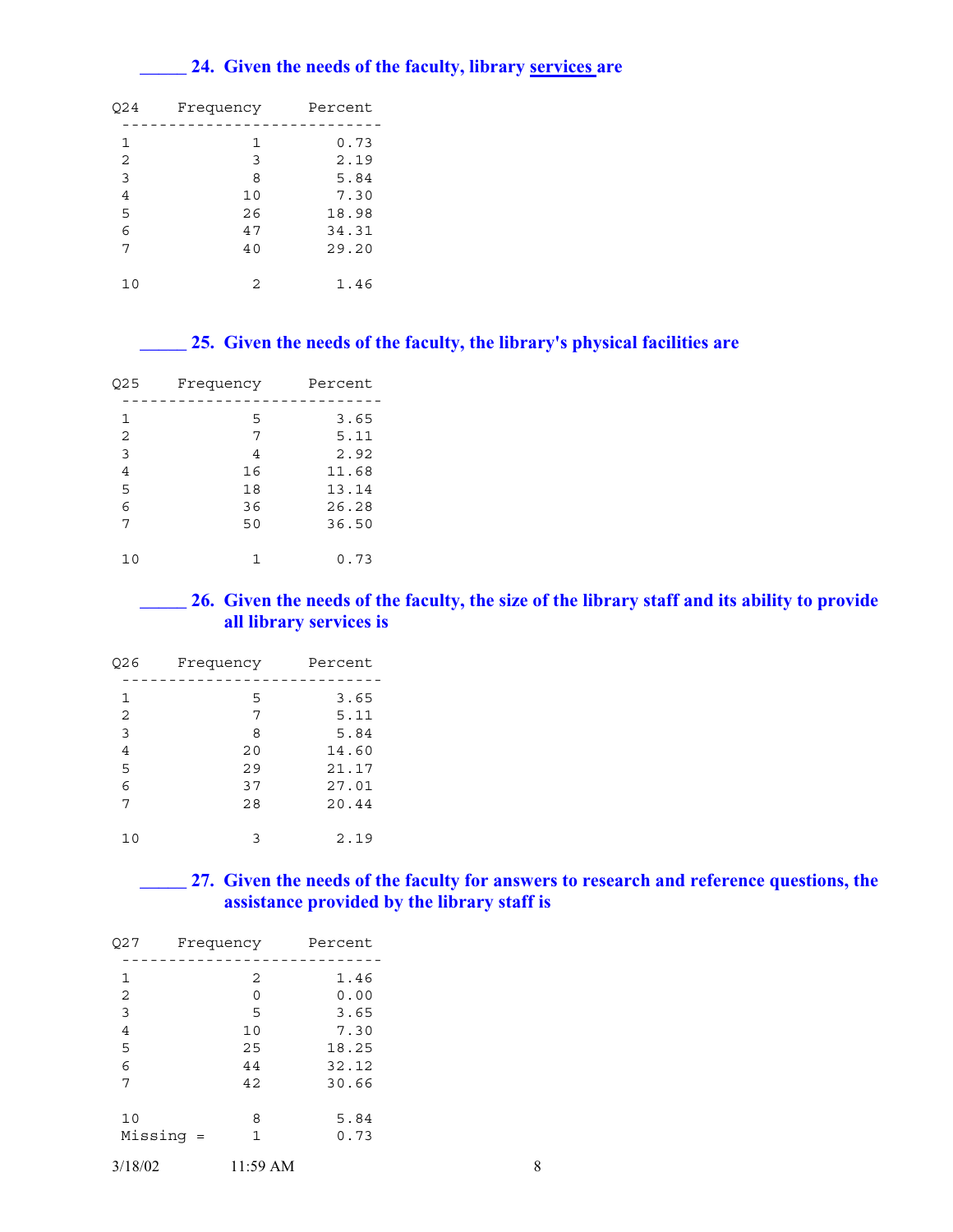# **\_\_\_\_\_ 28. Given the general research needs of the faculty, the library's holdings of print materials and access to non-print materials (i.e. Internet and other electronically stored resources) are**

| O28     | Frequency |    | Percent |
|---------|-----------|----|---------|
|         |           |    |         |
| 1       |           | 2  | 1.46    |
| 2       |           | 5  | 3.65    |
| 3       |           | 6  | 4.38    |
| 4       |           | 16 | 11.68   |
| 5       |           | 27 | 19.71   |
| 6       |           | 53 | 38.69   |
| 7       |           | 18 | 13.14   |
|         |           |    |         |
| 10      |           | 9  | 6.57    |
| Missinq | $=$       |    | 0.73    |
|         |           |    |         |

**\_\_\_\_\_ 29. Given the general instructional needs of faculty, the library's holdings of print materials and access to non-print materials (i.e. Internet and other electronically stored resources are** 

| Q29 | Frequency | Percent |
|-----|-----------|---------|
| 1   | 1         | 0.73    |
| 2   | 3         | 2.19    |
| 3   | 5         | 3.65    |
| 4   | 17        | 12.41   |
| 5   | 26        | 18.98   |
| 6   | 58        | 42.34   |
| 7   | 19        | 13.87   |
| 10  | 8         | 5.84    |

# **\_\_\_\_\_ 30. The orientation sessions offered by the library are**

| Q30     | Frequency |                | Percent |
|---------|-----------|----------------|---------|
|         |           |                |         |
| 1       |           | 2              | 1.46    |
| 2       |           | 3              | 2.19    |
| 3       |           | $\overline{2}$ | 1.46    |
| 4       |           | 15             | 10.95   |
| 5       |           | 24             | 17.52   |
| 6       |           | 34             | 24.82   |
| 7       |           | 32             | 23.36   |
|         |           |                |         |
| 10      |           | 24             | 17.52   |
| Missinq |           |                | 0.73    |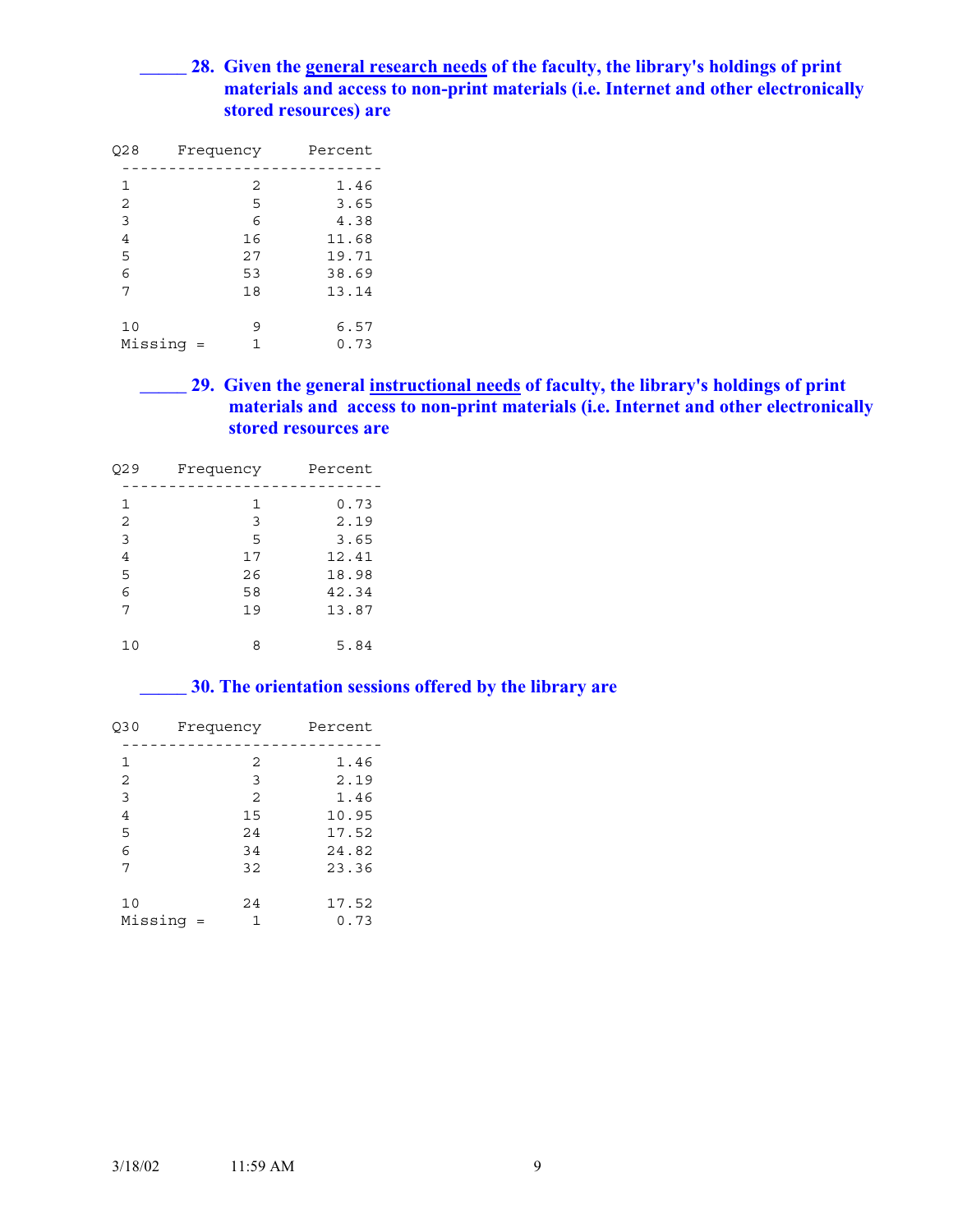# **\_\_\_\_\_ 31. Given the needs of the faculty, computer resources are**

| 031            | Frequency | Percent |
|----------------|-----------|---------|
|                |           |         |
| 1              | 1         | 0.73    |
| $\overline{2}$ | 5         | 3.65    |
| 3              | 12        | 8.76    |
| 4              | 21        | 15.33   |
| 5              | 36        | 26.28   |
| 6              | 40        | 29.20   |
| 7              | 19        | 13.87   |
| 10             | 2         | 1.46    |
| Missinq        | 1<br>$=$  | 0.73    |

# **\_\_\_\_\_ 32. Given the needs of the faculty, duplicating services are**

| Q32 | Frequency | Percent |  |
|-----|-----------|---------|--|
| 1   | 4         | 2.92    |  |
| 2   | 5         | 3.65    |  |
| 3   | 5         | 3.65    |  |
| 4   | 19        | 13.87   |  |
| 5   | 23        | 16.79   |  |
| 6   | 43        | 31.39   |  |
| 7   | 35        | 25.55   |  |
|     |           |         |  |
| 10  | ٦         | 2.19    |  |

# **\_\_\_\_\_ 33. In terms of monitoring, security, and availability, make-up exam arrangements with the learning labs are**

| Q33 | Frequency | Percent |  |
|-----|-----------|---------|--|
| 1   | 0         | 0.00    |  |
| 2   | 12        | 8.76    |  |
| 3   | 5         | 3.65    |  |
| 4   | 12        | 8.76    |  |
| 5   | 22        | 16.06   |  |
| 6   | 34        | 24.82   |  |
| 7   | 2.4       | 17.52   |  |
|     |           |         |  |
|     | 28        | 20.44   |  |

# **\_\_\_\_\_ 34. Space allocation for instruction is**

| 034    | Frequency | Percent      |  |
|--------|-----------|--------------|--|
| 1      | 5         | 3.65         |  |
| 2<br>3 | 5<br>13   | 3.65<br>9.49 |  |
| 4      | 23        | 16.79        |  |
| 5      | 29        | 21.17        |  |
| 6      | 39        | 28.47        |  |
| 7      | 19        | 13.87        |  |
| 10     |           | 2.92         |  |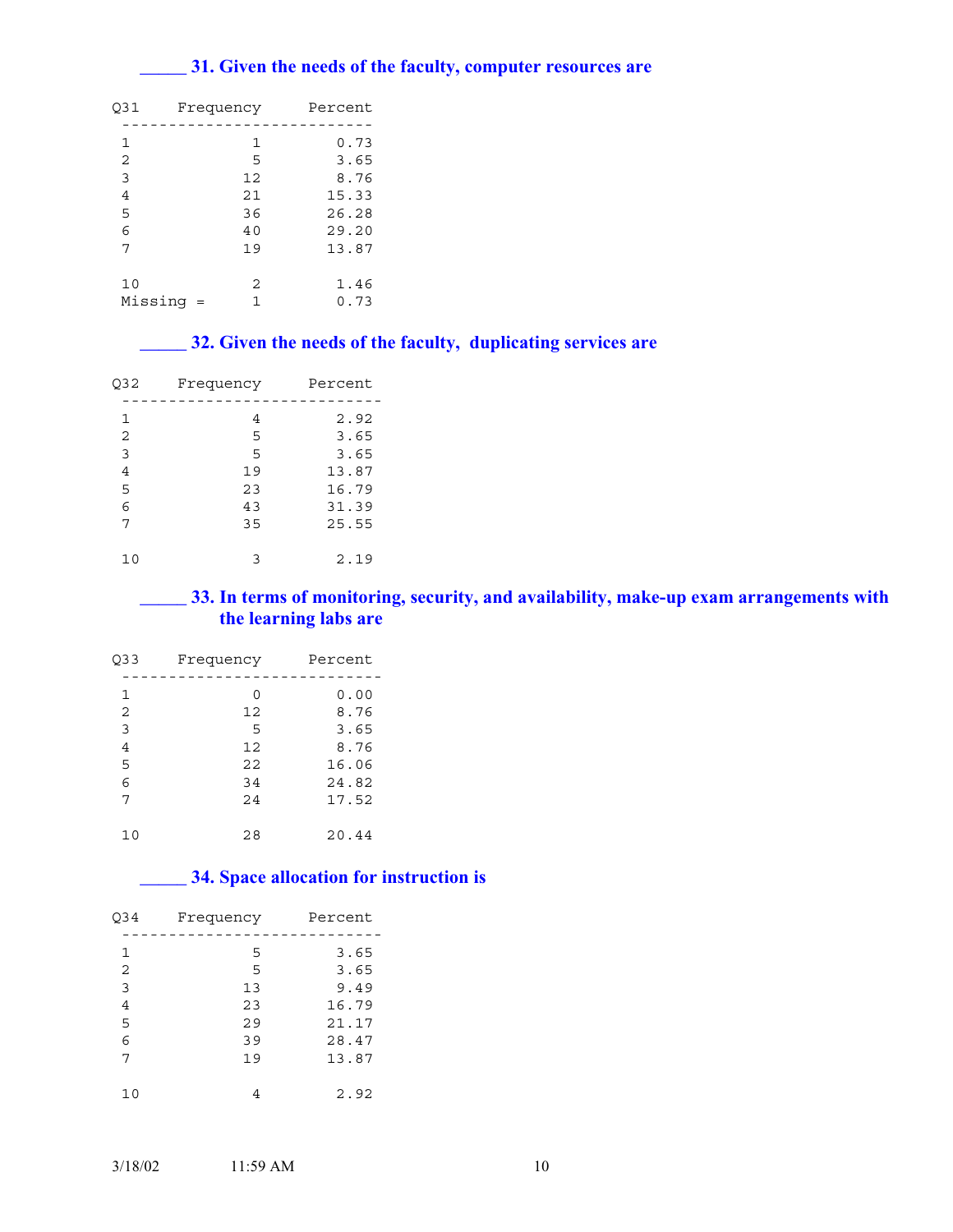# **\_\_\_\_\_ 35. The clarity of the schedule of classes published each semester is**

| 035 | Frequency | Percent |
|-----|-----------|---------|
|     |           |         |
| 1   | 0         | 0.00    |
| 2   | 5         | 3.65    |
| 3   | 11        | 8.03    |
| 4   | 14        | 10.22   |
| 5   | 27        | 19.71   |
| 6   | 55        | 40.15   |
| 7   | 2.4       | 17.52   |
|     |           |         |
| 10  |           | 0.73    |

# **\_\_\_\_\_ 36. The accuracy of the schedule of classes published each semester is**

|                     |    | Percent   |
|---------------------|----|-----------|
|                     | 1  | 0.73      |
|                     | 5  | 3.65      |
|                     | 8  | 5.84      |
|                     | 14 | 10.22     |
|                     | 30 | 21.90     |
|                     | 56 | 40.88     |
|                     | 15 | 10.95     |
|                     | 6  | 4.38      |
| Missinq<br>$\equiv$ | 2  | 1.46      |
|                     |    | Frequency |

| 37. The accuracy and clarity of the information in the College catalog is |  |
|---------------------------------------------------------------------------|--|
|                                                                           |  |

| Q37           | Frequency |          | Percent        |
|---------------|-----------|----------|----------------|
| 1             |           | 0        | 0.00           |
| 2<br>3        |           | 2<br>8   | 1.46<br>5.84   |
| 4             |           | 17       | 12.41          |
| 5<br>6        |           | 34<br>55 | 24.82<br>40.15 |
| 7             |           | 15       | 10.95          |
| 10<br>Missinq | $=$       | 5<br>1   | 3.65<br>0.73   |